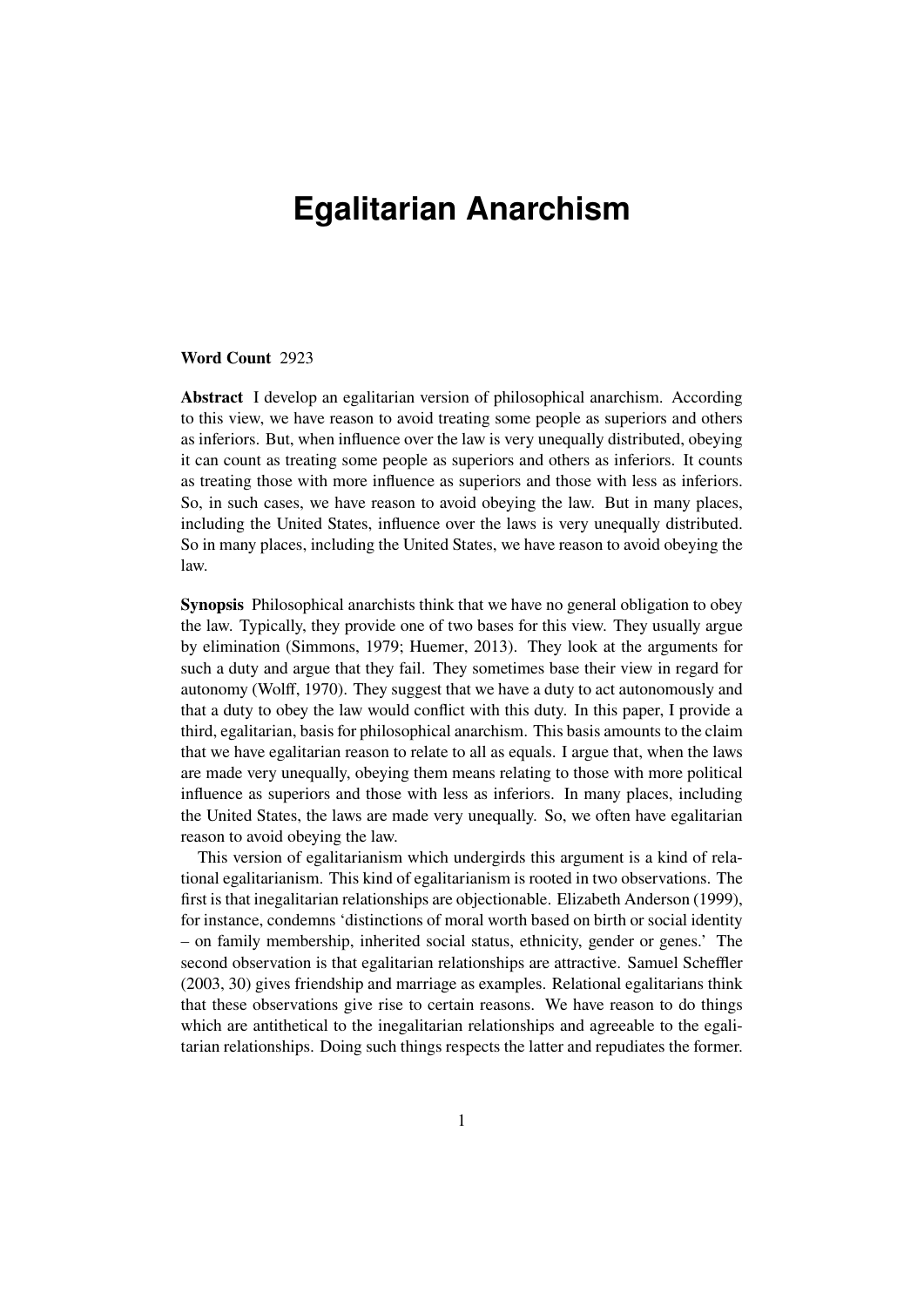This view has been influential, and some people think it can give us reason to obey certain laws [\(Kolodny,](#page-7-5) [2014;](#page-7-5) [Viehoff,](#page-7-6) [2014\)](#page-7-6). I argue that, on the contrary, it implies we often have reason to avoid obeying the law.

My argument depends on two claims. The first claim is that egalitarian relationships are partially constituted by certain equalities. I focus on (in)equalities in power and inequalities in de facto authority. Power is the ability to determine what other people do. De facto authority is a type of power: it's the ability to *tell* people what to do. One has de facto authority insofar as one's commands are likely to be obeyed. The claim is that egalitarian relationships are incompatible with such inequalities, but inegalitarian relationships thrive on them. Consider, for example, a friendship in which one friend always gets to boss around the other but not vice versa. This inequality impairs the egalitarian character of such a relationship. It risks making it an inegalitarian relationship. This gives both friends reason—weighty reason to stamp out such an inequality. Only by so doing can they respect the egalitarian value of friendship. More generally, we have reason to stamp out, or at least avoid exacerbating, certain objectionable types of inequality.

The second claim on which my argument depends is that, sometimes, obeying the law can exacerbate these objectionable types of inequalities. In particular, it will do this when the law is made very unequally. When some have much more influence over a law than do others, obeying that law contributes much more to their de facto authority than to the de facto authority of others. So it exacerbates inequality in de facto authority. So, if we have reason to avoid exacerbating such inequalities, we have reason to avoid obeying the law. This straightforwardly provides reason to avoid obeying the law in dictatorships. When you obey laws a dictator made, you're giving the dictator more authority than your fellow citizens. But it also gives us reason to avoid obeying the law in many democracies. That's because many democracies are severely unequal. According to one study, in the United States only the wealthiest ten percent of citizens have any influence over the law [\(Gilens,](#page-7-7) [2012\)](#page-7-7). So, if this empirical work is right, the inequality of American democracy exacts its price in authority: we've reason to avoid obeying many American laws. More generally, this argument provides an egalitarian basis for philosophical anarchism. It shows us how we can, in some cases, have egalitarian reason to avoid obeying the law.

## **1 Introduction**

Relational egalitarians think we should relate to people as equals. We shouldn't treat some people as superiors and others as inferiors. Philosophical anarchists think there's no general duty to obey the law. We're not morally obligated to obey the state's commands. In this paper I argue that the first view supports the second. This is because, so I argue, obeying the law can count as treating some as superiors and others as inferiors. It does so when some people have much more influence over lawmaking than others. Obeying the law, in these cases, amounts to treating those with more influence over the laws as superiors and those with less as inferiors. So, relational egalitarianism implies we have reason to avoid obeying such laws. And, if we have reason to avoid obeying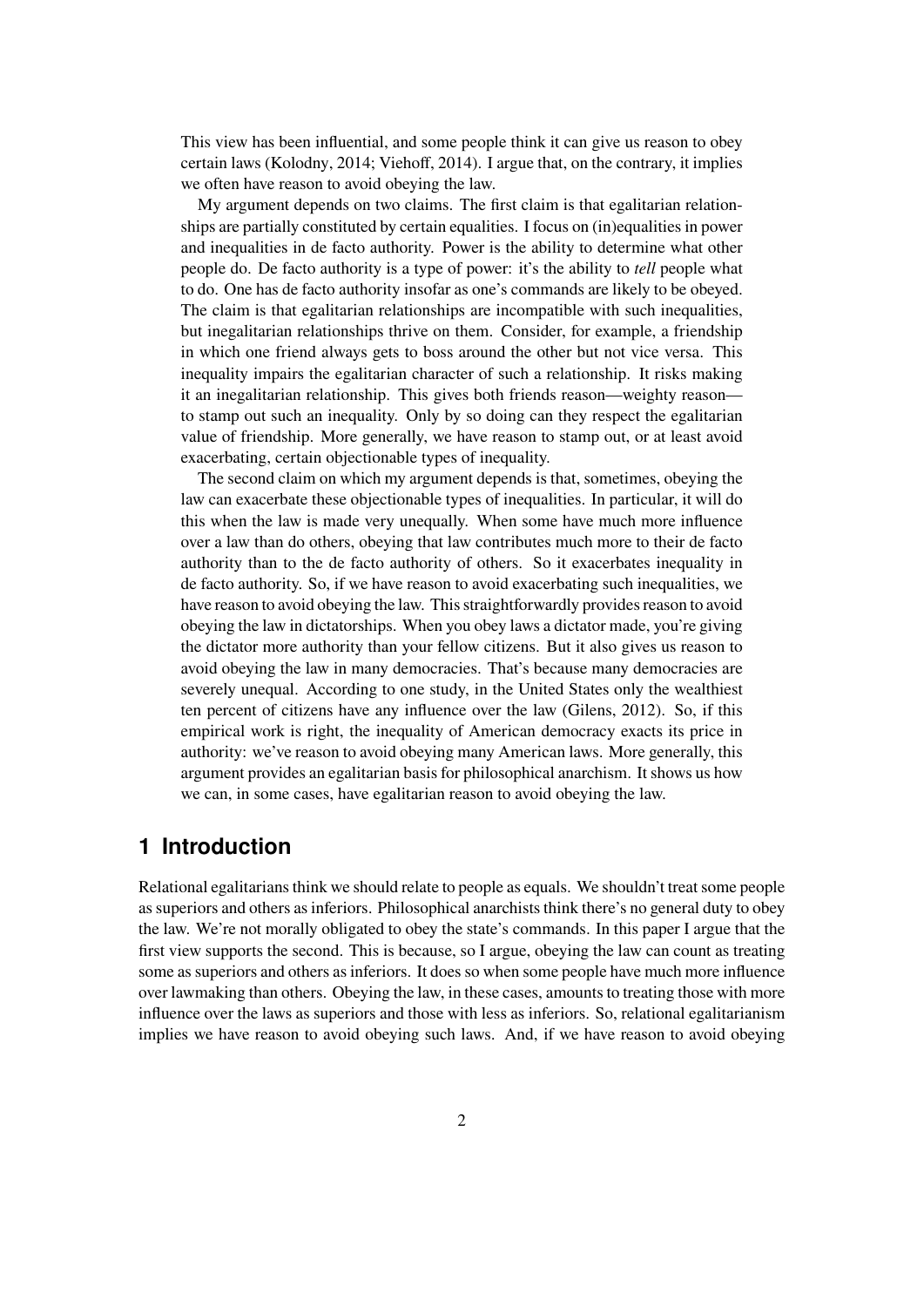the law, we're less likely to have a general duty to obey the law. So, relational egalitarianism supports philosophical anarchism. The upshot of this is a novel, distinctively egalitarian, version of philosophical anarchism. It's a version of philosophical anarchism grounded in egalitarianism. In the next section, I'll spell out the relevant version of egalitarianism. I'll then explain how it supports philosophical anarchism before considering some objections.

## **2 Relational egalitarianism**

Relational egalitarianism is the view that we ought to relate to one another as equals.<sup>[1](#page-2-0)</sup> This view is rooted in two observations. On the one hand, there's the repellence of inegalitarian relationships. Consider the relationship between lord and peasant or Brahmin and Dalit; such hierarchical relationships should be prevented. On the other hand, there's the attractiveness of egalitarian relationships. Consider friendships or modern marriages; such egalitarian relationships should be protected. These points support the claim that we ought not treat some people as superiors and some as inferiors. Doing so amounts to promoting the sort of relationships which should not be promoted. We ought, instead, relate to all as equals.

What exactly does that give us reason to do? This depends on exactly what's involved in each type of relationship. [Scheffler](#page-7-8) [\(2015,](#page-7-8) 27), for example, suggests that people in egalitarian relationships are normally disposed to give equal weight to one another's interests. Such a disposition in part constitutes these relationships. He thinks this means that, when we're making decisions in the context of a relationship, we must take the interests of the other members of that relationship to be equally as weighty as our own. So suppose you're deciding where to vacation with a friend. You can't only consider where you want to go. You should take what your friend wants into account too. You should, in making this decision, give your equally weighty interests equal weight. The reason this gives rise to, to be clear, is not a consequentialist reason. You shouldn't give your friend's interests equal weight because it's impersonally good to do so. Rather, doing so is a way of respecting the value of your relationship. If you don't give their interest equal weight, you are in a sense repudiating this value.

This isn't the only constraint that the value of egalitarian relationships generates. That's because these relationships are partly constituted by equalities of certain kinds. For example, they're partly constituted by the relative weight you imbue in one another's say-so. This means how likely you each are to comply with the other's requests or obey their commands. In hierarchical relationships, the say-so of those further up the hierarchy is treated as weightier than that of those further down. The higher-ups can boss other people around. In friendships, the ideal kind anyway, neither friend treats the other's say-so as relatively weighty. Neither is the sole one who gets to tell the other what to do. This gives rise to another set of egalitarian reasons. One has reason to avoid creating, or exacerbating, such inequalities in one's relationships. The reason here is, again, grounded in the requirement that one respect the value of egalitarian relationships. If one does things which tend to make for inegalitarian relationships, then one is not properly respecting this value.

So that's a version of the relational egalitarian view. This view been fruitfully applied to questions of political authority. Both Niko [Kolodny](#page-7-5) [\(2014\)](#page-7-5) and Daniel [Viehoff](#page-7-6) [\(2014\)](#page-7-6) argue that it

<span id="page-2-0"></span><sup>&</sup>lt;sup>1</sup>This view was made popular, amongst philosophers, by [Anderson](#page-7-3) [\(1999\)](#page-7-3) and [Scheffler](#page-7-4) [\(2003\)](#page-7-4).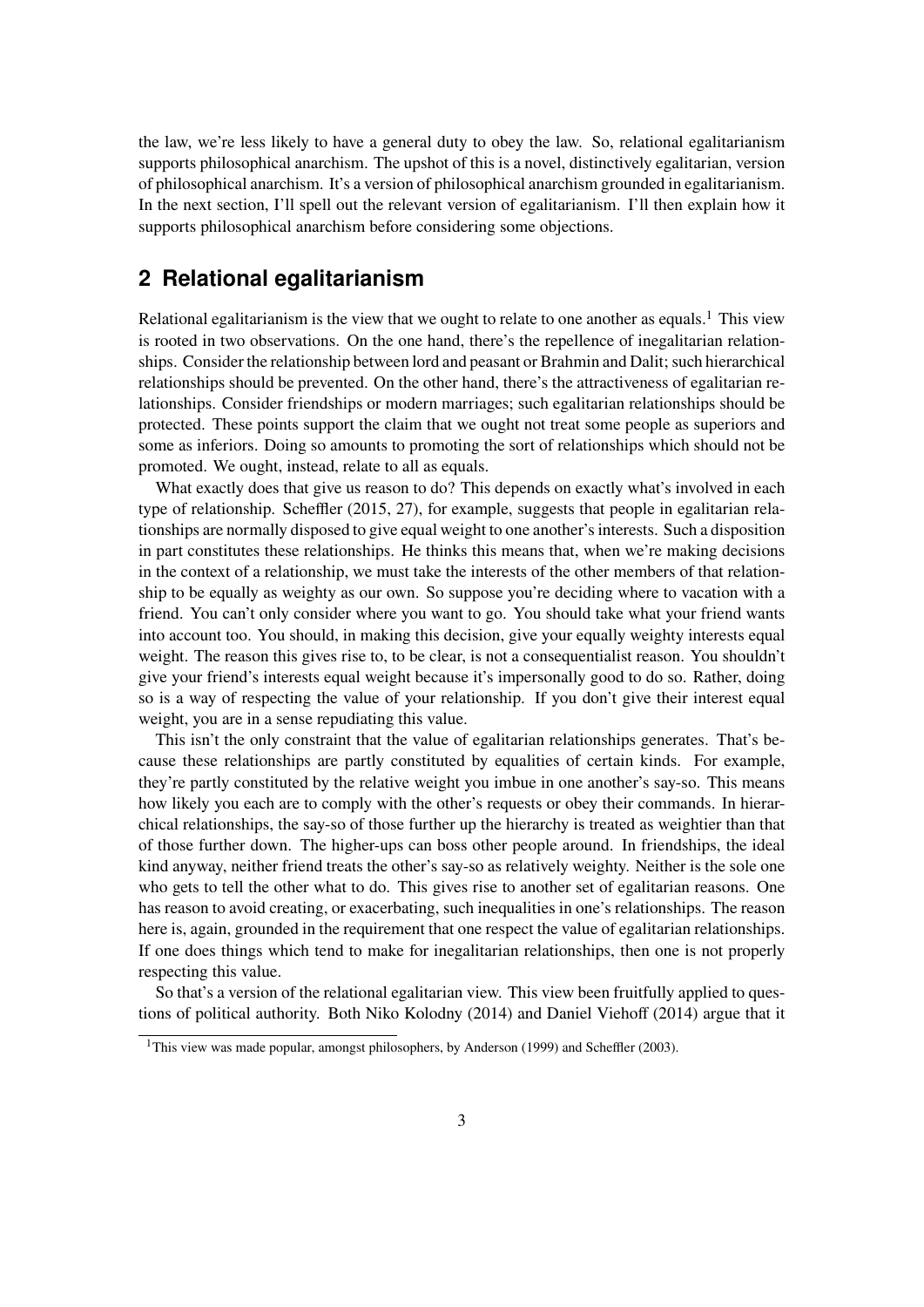grounds a duty to obey democratically-made laws. These are laws over which all have equal influence. They think that when you disobey such a law, you're exacerbating some of the inequalities you ought not exacerbate. You are, in their view, setting yourself up as a superior. On Kolodny's view, disobeying democratically-made law exacerbates inequality in de facto authority.[2](#page-3-0) De facto authority is the weight people imbue in your say-so. It consists in how likely people are to obey your commands. The thought is that, when you disobey democratically-made laws, you're granting yourself more de facto authority than others. And this, the thought goes, is to set oneself up as a superior. So you have reason to obey such laws. I think these considerations might sometimes underpin a reason to obey the law. But, in the next section, I aim to to show that they more often underpin a version of philosophical anarchism.

## **3 The Basic Argument**

My chief claim is that, when the law is made unequally, one has egalitarian reason to avoid obeying it. Let's first run the argument in the starkest case. Suppose you live in a dictatorship. One man makes all the rules. Perhaps Mao commands you to exterminate the sparrows. Perhaps Khrushchev commands you to sow maize instead of grain. Now suppose that you have reason to avoid objectionable inequalities in de facto authority. Being disposed to obey these commands, it seems, constitutively contributes to such inequality. It amounts to giving the dictator's say-so more weight than you give that of other people. So it seems you have reason not to be disposed to obey these commands. And that translates into reason to avoid obeying the dictator.<sup>[3](#page-3-1)</sup> So, if you live in a dictatorship, you have reason to not obey the law.

What exactly does this require you to do? This depends on exactly what 'obedience' amounts to. Obedience does not mean conformity. It imposes greater constraints on your motivations. When you obey a law, you do what the law says *because* the law says to do it. When you conform you just do what the law says: you might be motivated by anything whatsoever. So, in dictatorships, you have reason to avoid being motivated by dictator's commands. But that doesn't mean you must do the opposite to what the dictator commanded. Suppose you were going to kill some sparrows anyway. Then doing so needn't count as obeying the dictator. You're not driven by the fact that the dictator commanded you. So, you're conforming to, rather than obeying the dictator's commands. So, in one-man dictatorships, one has reason to avoid doing anything being motivated by the dictator's commands.

One-man dictatorships are not common. It's hardly ever the case that one man, really, makes all the laws. Most autocracies are oligarchies. It's a group of people who make the laws. Does the argument extend to such autocracies? It does. Suppose the oligarchs make the rules collectively. It seems that when you obey these laws, you contribute to the authority of each person with a hand in their making. And you contribute to their authority, roughly, in proportion to their influence over what the laws would be. So obeying these rules contributes to the authority of each of the senior cadres. And that makes one's society more unequal. So, insofar as one has reason not to

<span id="page-3-0"></span><sup>&</sup>lt;sup>2</sup>[Viehoff](#page-7-6) [\(2014\)](#page-7-6) focuses on inequalities in power. We'll look at this view in [§4.2.](#page-5-0)

<span id="page-3-1"></span> $31'$ ll assume throughout this paper that if you have reason to be disposed not to  $\Phi$ , then you have reason not to Φ. This follows on the assumption that not-Φ-ing is a necessary means to not being disposed to Φ, and reasons transmit through necessary means.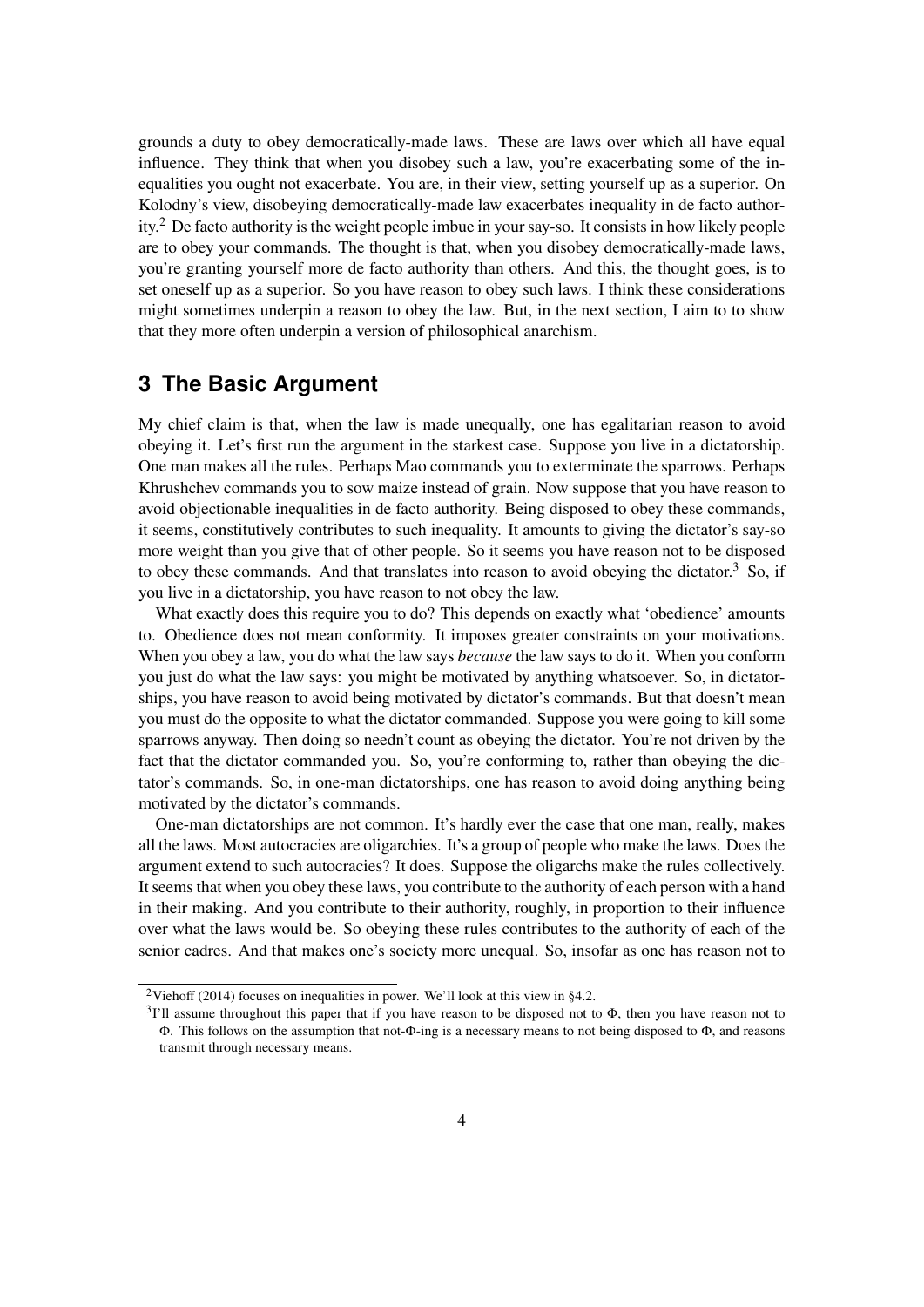contribute to such inequality, one has reason not to obey the laws. The shift from one-man rule to oligarchy doesn't affect the argument.

The argument also extends to many democracies. Consider the United States. In the United States, political power is distributed very unequally. The rich have much more power than the rest. Indeed, according to one study, it is only the richest ten percent of Americans who have much influence over policy.<sup>[4](#page-4-0)</sup> What everyone else wants has very little policy. This means, when you obey American laws, you contribute more to the authority of rich Americans than the rest of Americans. So you're not treating the rich and poor as equals. This means you have reason to avoid obeying American laws. So it seems that, in the United States, egalitarian considerations generate reason to not obey the law. The same goes for other extremely unequal democracies.

It's now easy to state the argument generally. Suppose one is subject to laws which have been made very unequally. When you obey such laws, you increase the de facto authority of those with more influence over them. But this constitutes treating them as superior to their fellow citizens. Yet you should not treat some citizens as superiors and others as inferiors. So, you have reason not to obey such laws. This, I take it, provides support for philosophical anarchism. If we have reason to not obey the law, then it's less likely we're obligated to obey the law. It's not decisive support; we might have countervailing reasons to obey the law. But it's certainly some support. Let's call this view egalitarian anarchism. In the next section, we'll look at some objections to the argument I've just given.

## **4 Objections and Replies**

#### **4.1 Obedience**

The notion of obedience I've been using is specific. On this notion, obeying the law means doing what the laws says because the law says to do it. But you can avoid doing that while still doing what the law says. So you can, in the relevant sense, avoid obeying the law without breaking it. You just need to be motivated by something other than the law's command. So, if the law forbids stealing, you needn't go around stealing. It's just that the law forbidding theft mustn't be the thing which motivates you not to thieve. So why would it matter if you had reason to not obey the law? You can keep doing everything you were doing. You just need to keep a firm grip on the motivational basis of your action. So, one might think, the conclusion I've come to doesn't really have much significance. It shouldn't affect anything that we do.

There's something right about this point. It would certainly matter more had I concluded we have reason to break the law. But I think motivation still matters. That's because I think a lot of people are motivated to do things because the law tells them to do those things. In other words, I think a lot of people obey the law, in my sense of 'obey.' I think this because I think the empirical evidence supports it. The most salient work here is work Tom Tyler did in the 1990s.<sup>[5](#page-4-1)</sup> He wanted to see why people followed the law. So he asked them. He found most people said one should obey the law, even when it went against what they thought was right. And they said a lot of other

<span id="page-4-0"></span><sup>&</sup>lt;sup>4</sup>See [Gilens](#page-7-7) [\(2012\)](#page-7-7). There's quite a large literature on inequality in the United States. Other seminal works include [Bartels](#page-7-9) [\(2008\)](#page-7-9) and [Gilens and Page](#page-7-10) [\(2014\)](#page-7-10).

<span id="page-4-1"></span><sup>5</sup>See [Tyler](#page-7-11) [\(2006\)](#page-7-11).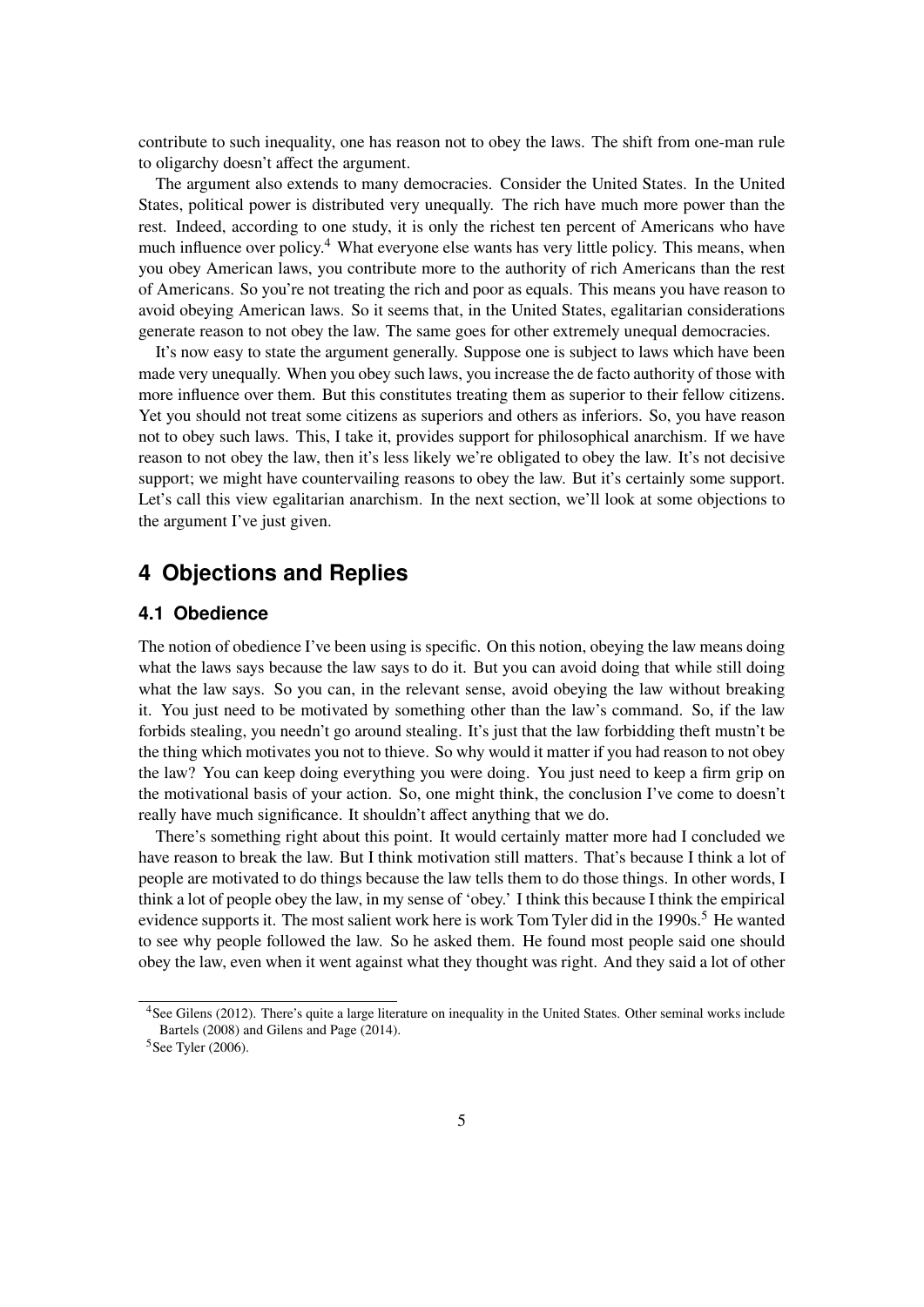things which suggested they were motivated by the law telling them to do some things. So, if we have reason to not obey the law, we have reason to reconfigure the motivational basis our actions. This might not mean we have reason to break the law. But it matters nonetheless. It represents a big change to our lives.<sup>[6](#page-5-1)</sup>

### <span id="page-5-0"></span>**4.2 Power**

I've assumed that egalitarian relationships require equality of de facto authority. But perhaps what they really require is equality in power. Let's think of power, roughly, as the ability people have to influence other's behavior. On this view it doesn't matter whether people have equal levels of de facto authority. All that matters is whether they have equal power. So relational egalitarian justice only requires equal distributions of power. Now I don't know of any relational egalitarian both endorse this view. Both [Kolodny](#page-7-5) [\(2014\)](#page-7-5) and [Viehoff](#page-7-6) [\(2014\)](#page-7-6), for example, think equal power *and* equal de facto authority are requirements of egalitarian relationships. Yet perhaps they're insufficiently ambitious. Perhaps this more restrictive version of relational egalitarianism is the best one.

The argument I've offered goes through straightforwardly on this version of relational egalitarianism. The more disposed you are to obey the laws, the more power those with influence over the laws have. This is clearest in the case of a one-man-dictatorship. If you're disposed to obey the dictator, that increases the dictator's power. Obedience is a valuable source of power for any ruler. Indeed, the argument is of broader application on this form of relational egalitarianism. That's because being disposed to obey the law is only one way to increase the dictator's power. There are other ways one can let the law influence you without obeying it. You can follow the law because everyone else is obeying it. Or you can follow the law now because you always obeyed it in the past. On this version of relational egalitarianism, both contribute to social inequality. So you have reason not to let the law influence your actions in these ways too. So this version of relational egalitarianism supports a broader repudiation of state authority than the version based on de facto authority.

#### **4.3 Weight**

Suppose egalitarian considerations do ground a reason to not obey the law. Perhaps this is not a very weighty reason. After all, obeying the law on any particular occasions makes a tiny contribution to inequality. This contribution may make one's fellow citizens' relationships less egalitarian. But it surely doesn't make them *much* less egalitarian. A modest increase in inequality surely leads to only a modest detraction from the equality of their relationships. But one might think that, if obeying the law only modestly impairs one's fellows citizens' relationships, then

<span id="page-5-1"></span><sup>&</sup>lt;sup>6</sup>I also think that, very occasionally, if we have reason to not obey the law we'll have reason to break it. That's because we sometimes have more control over our actions than over the motivational basis of our actions. We sometimes have more control over what we *do* than over why we do the things we do. One reason for this is that we're often completely ignorant of why we act the way we do [\(Nisbett and Wilson,](#page-7-12) [1977\)](#page-7-12). This makes controlling the motivational bases of those actions difficult. In such cases, breaking the law may be a surer way of not obeying it than complying with it. So, in such cases one might have good reason to break the law. How common these cases are I do not know. I suspect they are quite rare. But this shows that it's possible to have egalitarian reason to break the law.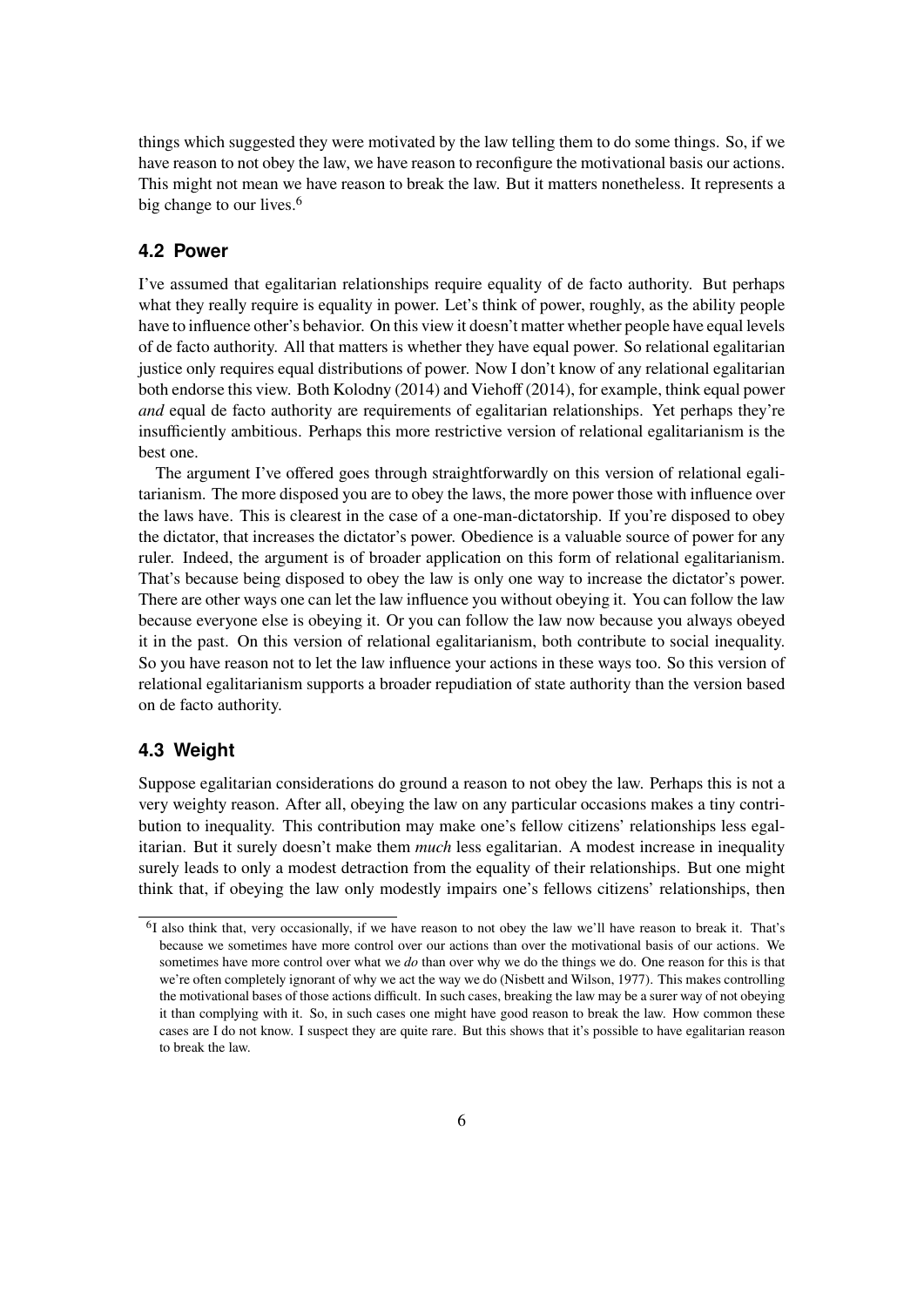one only has a modest reason to obey the law. And that hardly constitutes substantial support for philosophical anarchism.

I think there are two good replies to this objection. Both target the claim that, if something leads to a modest impairment of each of one's fellow citizens' relationships, one has only modest egalitarian reason to avoid doing that thing. The first reply points out that many modest impairments might add up to something quite substantial. Although disobeying the law only modestly impairs your relationships with each of your fellow citizens, that amounts to a modest impairment of many relationships. We might think one has a quite substantial reason to avoid even modestly impairing many relationships. We would think this if one thought the weight of one's reasons to avoid impairing relationships was additive: the weight of one's reason to avoid impairing two of one's relationship was the sum of the weight of one's reason to avoid impairing one such relationship. This thought seems to me rather plausible. So it seems to me that, even if disobeying the law leads to just a modest impairment of each of one's relationships, one has a quite weighty reason not to disobey the law. One has a weighty reason to avoid many modest impairments.

The second reply doesn't rely on this additivity claim. It instead relies on the denial of the claim that the weight of one's reason to avoid doing something which impairs a relationship directly matches the extent to which that thing impairs a relationship. One might instead maintain that we have weighty reason to avoid doing things which only mildly impair our relationships. This seems plausible in certain personal relationships. Imagine you're getting coffee for you friend. You have enough cash to buy you each a small filter coffee or yourself a large chai latte. It would only mildly impair your relationship to do the latter; it would be a mild violation of the requirement to take your friend's welfare to be as weighty as your own. But you have weighty reason nonetheless to do the former. The weight of your reason to do it outstrips the extent to which that thing protects the relationship. Equally, this might happen when it comes to exacerbating inequalities. The weight of one's reason to avoid exacerbating an inequality might well outstrip how much that exacerbation impairs some relationships. So we have two replies to the objection. I think this makes it defensible to maintain that the argument identifies a reasonably weighty reason.

It is also worth making a dialectic point here. The view on which I'm relying is the version of relational egalitarianism employed in the arguments by [Kolodny](#page-7-5) [\(2014\)](#page-7-5) and [Viehoff](#page-7-6) [\(2014\)](#page-7-6). These are arguments that we have reason, presumably weighty reason, to obey democraticallymade law. But disobeying democratically made law surely makes at most a modest contribution to the inequality of one's relationship with each of one's fellow citizens. So my argument for egalitarian anarchism is in the same boat as these arguments for the authority of democracy. If such modest contributions never make up a weighty reason, neither argument identifies a reason of much weight. So if my argument is sunk by this objection, then so are these influential arguments for democratic authority. The arguments stand and fall together.

## **5 Conclusion**

Typically, philosophical anarchists provide one of two bases for this view. Most commonly, they argue by elimination.<sup>[7](#page-6-0)</sup> They look at the arguments for such a duty and argue that they fail. Less

<span id="page-6-0"></span><sup>7</sup>See [Simmons](#page-7-0) [\(1979\)](#page-7-0) and [Huemer](#page-7-1) [\(2013\)](#page-7-1).